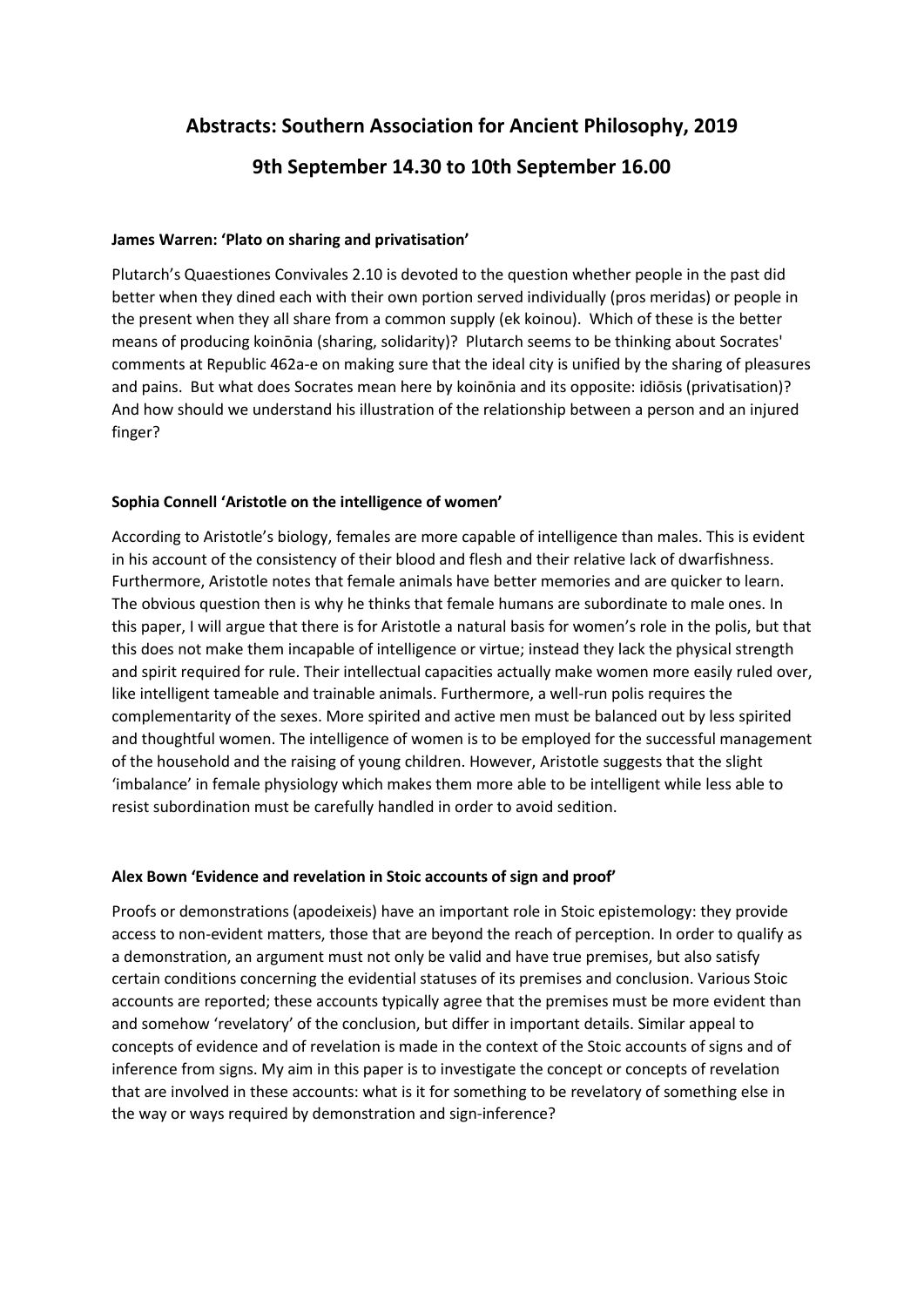#### **Laura Castelli: 'Establishing the universal through the particular: dialectic, logic and mathematics'**

In the Topics Aristotle refers to an argumentative procedure aiming at establishing a universal conclusion by producing an argument about a particular case and resorting to some former explicit agreement between the interlocutors of the dialectical exchange. I shall present and review this procedure with reference to other in certain respects similar procedures such as the use of examples to establish a general claim, the use of ecthesis and the use of the rule for the introduction of the universal quantifier. In particular, I shall focus on some genuine difficulties involved in these procedures and link this discussion to some of Plato's remarks about the differences between mathematical reasoning and dialectic.

#### **Jamie Dow 'Dialectic, Persuasion and Science in Aristotle'**

What is dialectic and what is it for, in Aristotle? Aristotle's answer in Topics 1.2 seems surprisingly lacking in unity. The implication is that insofar as dialectic is an expertise (τέχνη), it is a disposition to three (possibly four) different kinds of productive achievement. Insofar as dialectic is a method, it is one whose use is seemingly subject to multiple, differing standards of evaluation. And these have the problematic implication that Aristotle, in the Topics, lacks a unified account of what dialectic is. The goal of the paper is to resist this problematic "multi-tool" view of Aristotelian dialectic, by explaining how dialectic's contributions to training, encounters, the philosophical sciences (and to discussion of scientific first principles) are of the same kind. What unifies them, I shall argue, is the kind of reasoning that improves the epistemic position of the person that engages with it. Put simply, the kind of reasoning-based practices in which dialectic is the expertise might be characterised as, at heart, tools of inquiry, tools for improving people's understanding. For this reason, dialectic is beneficial for certain kinds of persuasive "encounters": it is an expertise that enables its possessor to engage in persuasive encounters that persuade by improving the understanding of their participants. Overall, the paper is part of a larger exploration (building from my 2015 book) of the normative contours of the Aristotelian disciplines of argument, rhetoric and dialectic, seeking to uncover their implications not just for esoteric questions about the conduct of science and philosophy, but for the conduct of everyday persuasive interactions between humans.

#### **Katharine O'Reilly 'Epicurus on Pain and the Recollection of Pleasure'**

Epicurus' deathbed letter famously describes his last day as both maximally painful, and maximally happy: while suffering from kidney stones, he reports that the recollection of past philosophical discussions with a friend served to counterbalance the pain. What would it mean for the memory of a past pleasure to produce a joy of the soul and 'offset' occurrent physical pain? I argue for an understanding of the epicurean psychology of memory which makes this 'off-setting' model plausible. By distinguishing between the intentional object, the process, and the affective tone of the recollection, I sketch an alternative to the 'distraction' model which has so far dominated. This new reading turns an otherwise problematically unsatisfactory aspect of epicurean therapy – how to deal with pain that leads to death – into yet another source of anxiety which epicureans need not suffer. I conclude that, for the epicureans, training to recollect certain types of memories vividly is their most important tool for pain management. It is a technique which has much to reveal about the content of epicurean therapy, but which is so far under-appreciated in modern scholarship.